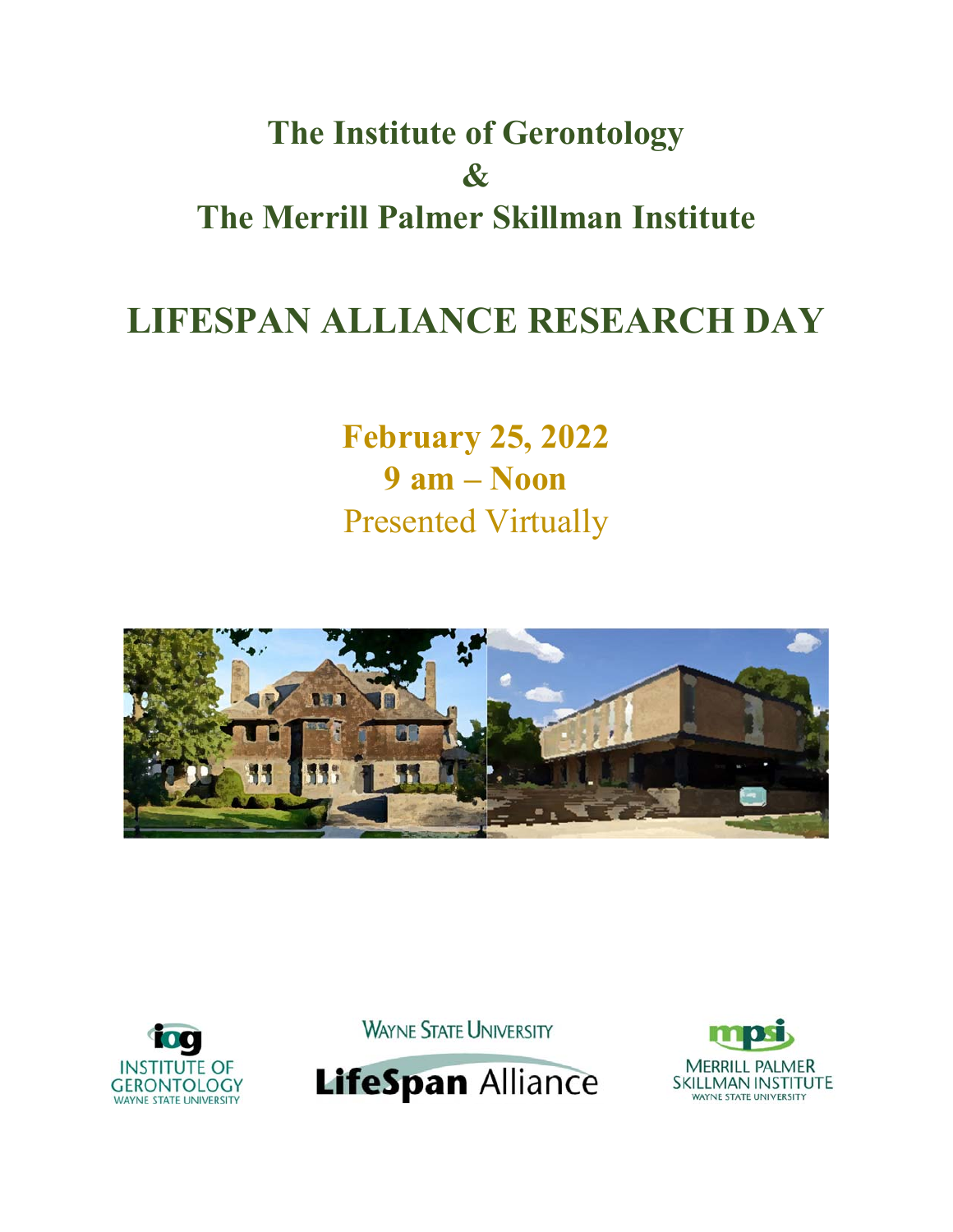## **Program**

**Zoom: https://wayne-edu.zoom.us/j/95769513653?pwd=RStqZ0Q0NjN3aVlGOEJpRURMd1VPdz09** 

| 9:00  | <b>Opening Remarks - Peter Lichtenberg, PhD</b>                                                                                                                                                                                              |
|-------|----------------------------------------------------------------------------------------------------------------------------------------------------------------------------------------------------------------------------------------------|
| 9:05  | <b>Communicating Your Work Broadly</b><br>(Three Minute Thesis Competition in order of presentation)<br>Ajene Gailliard (MPSI)<br>Emily Pasman (MPSI)<br>Rachel Scott (IOG)                                                                  |
| 9:30  | Poster Session (1) Adversity & Resilience<br>(In order of presentation)<br>Faizun Bakth (MPSI)<br>Alexandra Ehrhardt (MPSI)<br>Emily Flores (IOG)<br>Jess Goletz (MSPI)<br>Nicole Kouri (MPSI)<br>Anna Rushing (MPSI)<br>Kimberly Shay (IOG) |
| 10:30 | <b>Break</b>                                                                                                                                                                                                                                 |
| 10:40 | Poster Session (2) Health & Wellbeing Amidst Uncertainty<br>(In order of presentation)<br>Dwana Bass (IOG)<br>Georgina Drury (MPSI)<br>Kathryn Knoff (MPSI)                                                                                  |
| 11:10 | Poster Session (3) Brain and Cognition<br>(In order of presentation)<br>Roya Homayouni (IOG)<br>Youjin Jung (IOG)<br>Allison Moll (IOG)<br>Erika Squires (IOG)<br>$Q$ in Yin (IOG)                                                           |
|       | $\mathbf{L} \cdot \mathbf{L}$                                                                                                                                                                                                                |

*Judges: Kelsey Canada, Ph.D., Katherine Kero, Ph.D., Lucy McGoron, Ph.D., Lingfei Tang, Ph.D.* 

**Program complete by noon** 

**Awards announced by email at 4pm**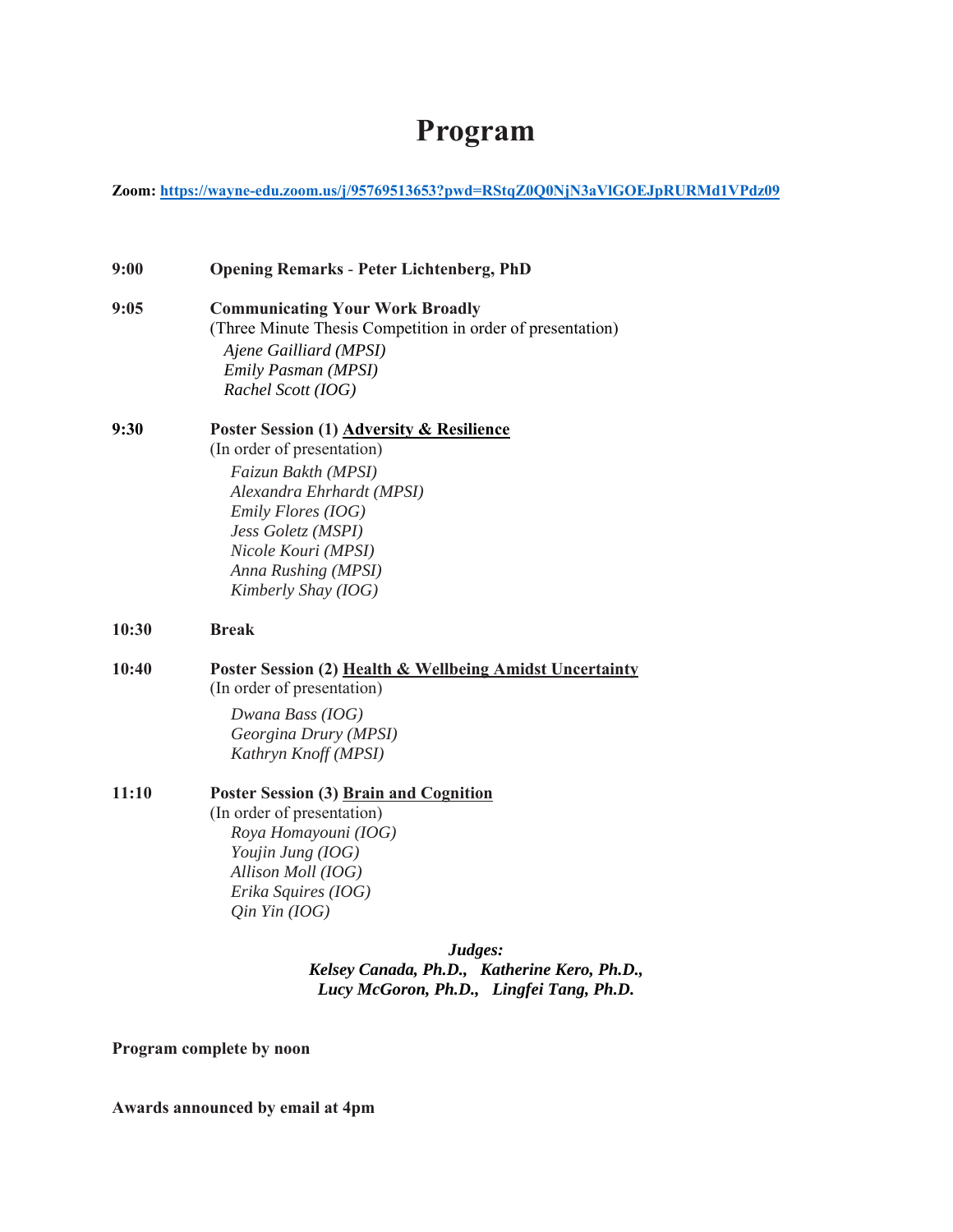## **The Lifespan Alliance**

In 2008, Dr. Peter Lichtenberg and the leadership team of the Wayne State University (WSU) Merrill Palmer Institute for Child & Family Development (MPSI) and the Institute of Gerontology (IOG) created the Lifespan Alliance.

The Lifespan Alliance, while maintaining each institute's independence, promotes collaboration between institutes on research and research training, capitalizing on their shared experience in psychological and neurobehavioral research, as well as their unique combined expertise in developmental sciences and gerontology.

The Lifespan Alliance training programs bring together faculty and students from diverse disciplines including anthropology, education, health sciences (obstetrics, pediatrics, psychiatry & public health), infant mental health, behavioral, cognitive & developmental neuroscience, communication sciences & disorders, nursing, political science, developmental & clinical psychology, economics, social work, and sociology to study health, well-being, human development, and successful aging, from the earliest preconception stages through infancy, childhood, adolescence, parenthood, and older ages.

Today we showcase some of the basic, clinical, community-based, and translational research within and across these disciplines by the graduate and undergraduate students of the IOG and MPSI. Here the Lifespan Alliance presents work by individuals who are becoming the next generation of leading researchers and practitioners, soon-to-be professionals who will generate new scientific knowledge and develop best practices for improving health and well-being across the lifespan, in Detroit and beyond.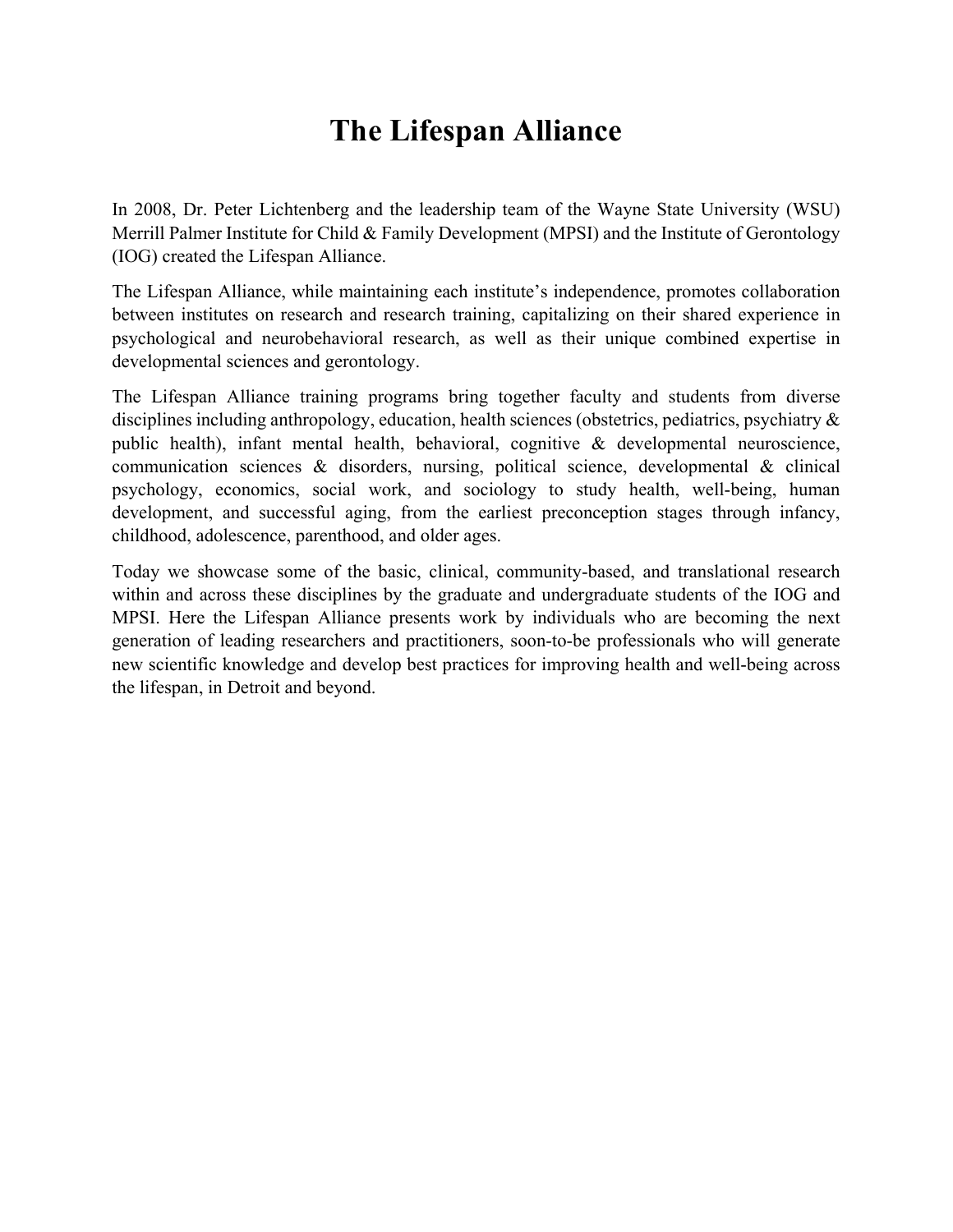## **The Intersection of Attachment and Race/Ethnicity: Supporting Trauma Research that is Critical and Inclusive**

#### **Ajene M. Gailliard, LLMSW**

Trauma is a word and an experience that carries with it varying degrees of meaning and impact for all who encounter it. We know that for developing infants, the first 1,000 days are some of the most consequential and vulnerable but are often met with periods of chronic stress and trauma for those at significant risk. The ACE's study highlighted the long-term medical effects of adverse interpersonal experiences, but what are the effects of adverse environments on the developing infant? How do racial/ethnic disparities and inequities impact maternal and infant medical health, mental health, and infant neurodevelopment for children of color? How do these adverse community environments shape the developing infant and impact attachment relationships and parental representations? My research addresses systemic, institutional practices and histories for marginalized populations, reimagines the ecological context of racism and its impact on the parent-child relationships, and explores the promotive and protective factors that mitigate the transmission of trauma across generations and lead to healthy attachment bonds.

#### **Roadblocks and Pathways to Higher Education for People in Recovery**

#### **Emily Pasman, MSW, Mike Broman, MSW, & Stella Resko, PhD**

If your college application required a statement about the worst thing you'd ever done, would you be admitted? If going to college meant jeopardizing your health, would you apply? These are questions people in recovery from a substance use disorder must consider when applying to college. Because initiation of substance use often occurs in adolescence, many people in recovery have not yet completed a college degree. For many, once a foundation of recovery has been established, educational goals become important. However, prospective students in recovery are effectively screened out of higher education through complex application processes, selective admissions criteria, and social pressure to participate in activities involving substance use. Many also receive and internalize oppressive messages related to their pursuit of educational goals. Still, data indicate a growing number of US college students in recovery. While acknowledging the structural barriers that students in recovery face, my research highlights the strengths of these individuals. Through interviews with undergraduate students in recovery, my research explores both the barriers prospective students in recovery face, and the process by which students overcome these barriers. Findings will inform efforts to support people in recovery on their pathway to higher education.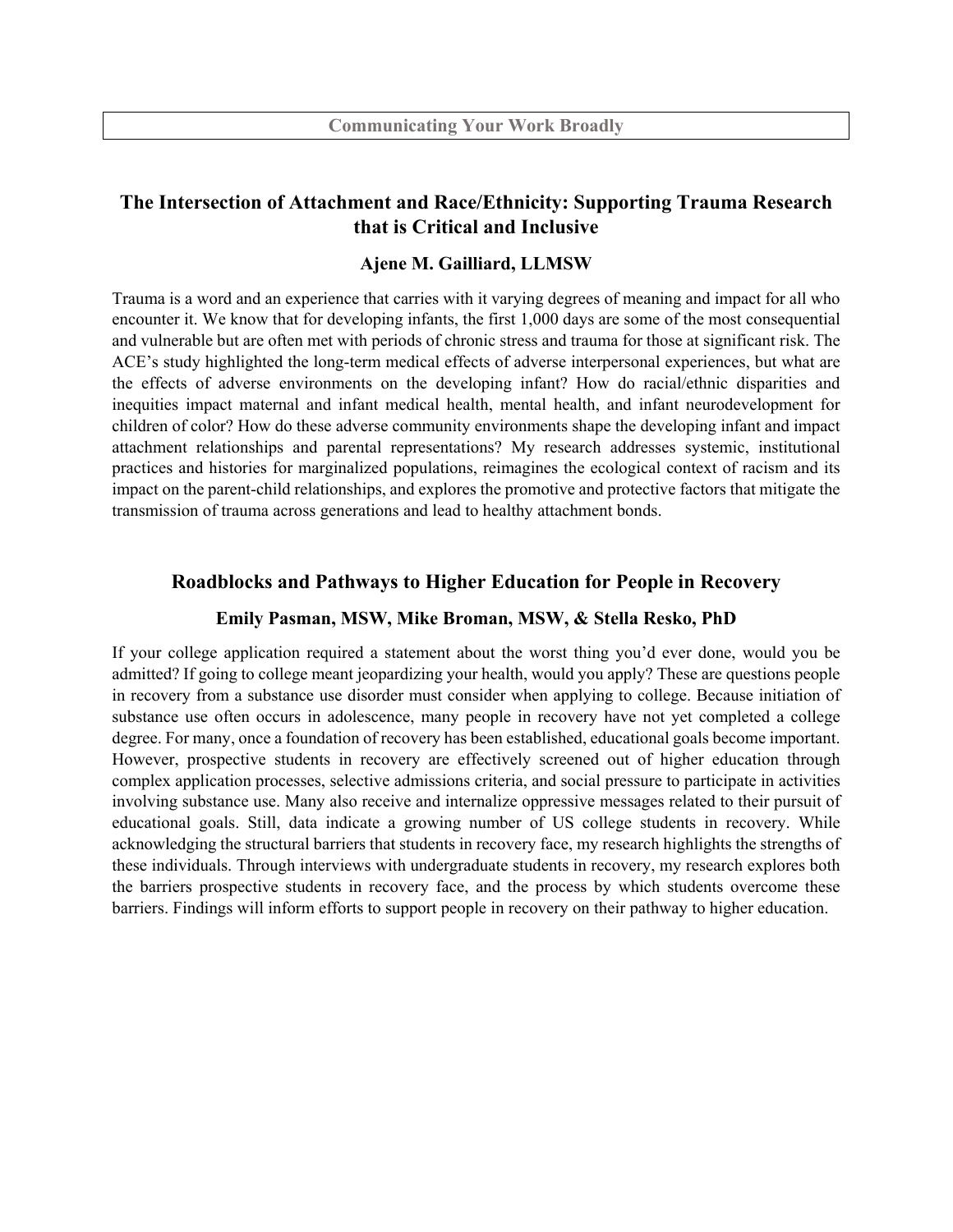## **Cognitive Healthspan During Aging: Age-Related Cognitive Changes and Metacognitive Beliefs**

## **Rachel Scott, MA**

*Introduction:* This review integrates nonpathological cognitive aging, metacognition, and control beliefs literature in order to highlight the potential influence that metacognitive ability and control beliefs may have on the cognitive healthspan of aging adults.

*Methods:* Literature review with commentary on three features affecting cognitive healthspan during aging: metacognitive beliefs, cognitive aging, and cognitive training.

*Results:* Measurable changes in cognitive function occur within normal aging. The most notable shifts are declines in cognitive tasks that necessitate quick processing or transformation of information in order to make a decision, as well as measures of working memory, processing speed, and executive function. Experiential skills and cumulative knowledge are well maintained as individuals age. Moreover, there are structural and functional changes in the brain that correlate with these age-related cognitive changes, including alterations in hippocampal and prefrontal cortex volume and cortical thickness. There is increasing evidence that healthy lifestyles, inclusive of metacognitive monitoring and internal locus of control, may lower the rate of cognitive decline observed during aging in addition to helping delay the onset of age-related diseases.

*Conclusion:* Assisting older adults in strengthening their metacognitive monitoring and improving their internal locus of control through cognitive training can a new avenue to mitigating cognitive deficits observed during aging.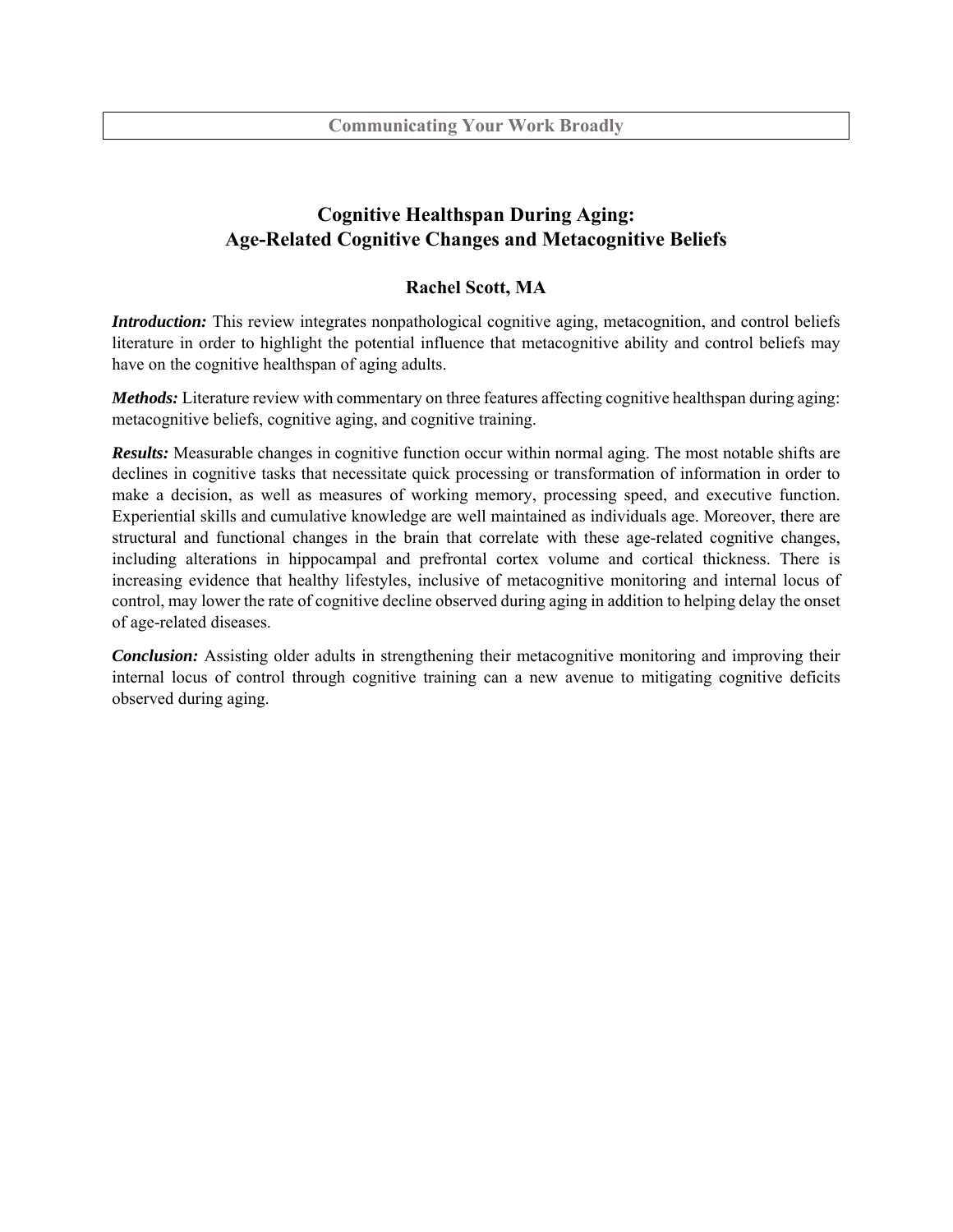## **The Longitudinal Relationship Between Peer Victimization and Academic Efficacy across Ninth Grade: Indirect Effects via Sleep**

## **Faizun N. Bakth, BA1; Hannah L. Schacter, PhD1 & Adam Hoffman, PhD2**

## **Wayne State University1 Cornell University2**

*Introduction:* Adolescents often experience increases in peer victimization following school transitions (Kann et al., 2018), which can negatively impact their academic efficacy. Sleep is also important for learning but can be undermined by peer stress (Chang et al., 2018). In the current study, we hypothesized that adolescents' peer victimization experiences at the beginning of high school would elevate the risk for insufficient sleep, which, in turn, would predict poorer academic efficacy by the end of the academic year.

*Methods:* Participants consisted of 388 9th graders (Mage =  $14.05$ , SD = .41; 61% female) who completed online surveys containing self-report measures of demographics, peer victimization frequency, sleep quality, and sleep disturbances (e.g., nighttime awakenings), and academic efficacy in November 2020 (T1), February 2021 (T2), and May 2021 (T3).

Bootstrap mediation analyses were conducted and we controlled for ethnicity/race, gender, age, and sexual orientation.

*Results:* Adolescents reporting greater experiences of peer victimization at the beginning of ninth grade reported poorer sleep quality and more sleep disturbances by mid-year, which then predicted lower academic efficacy at the end of the school year.

*Conclusion:* The findings show how the cascading effects of social and biological factors may be detrimental to adolescents' academic success.

## **Exploring Longitudinal Associations between Adolescent Peer Victimization, Friendship Instability, and Internalizing Symptoms**

## **Alexandra Ehrhardt, MS; Adam J. Hoffman, PhD & Hannah L. Schacter, PhD**

From a poster accepted to the Society for Research on Adolescence (SRA)'s 2022 Biennial Meeting, Ehrhardt, A., Hoffman, A J., & Schacter, H. L. (2022). Best friends for never? Examining longitudinal associations between adolescent peer victimization, friendship instability, and internalizing symptoms. Poster session to be presented at SRA 2022 Biennial Meeting in New Orleans, LA on March 5, 2022.

*Introduction:* Prospective associations between peer victimization, friendship instability, and internalizing symptoms were explored in a sample of  $1889<sup>th</sup>$  grade students assessed across three timepoints.

*Methods:* Friendship instability between both T1/T2 and T2/T3 was calculated using a modified nomination system from Chan and Poulin (2010) with higher scores indicating greater friend turnover. Participants completed validated self-report measures of peer victimization and somatic,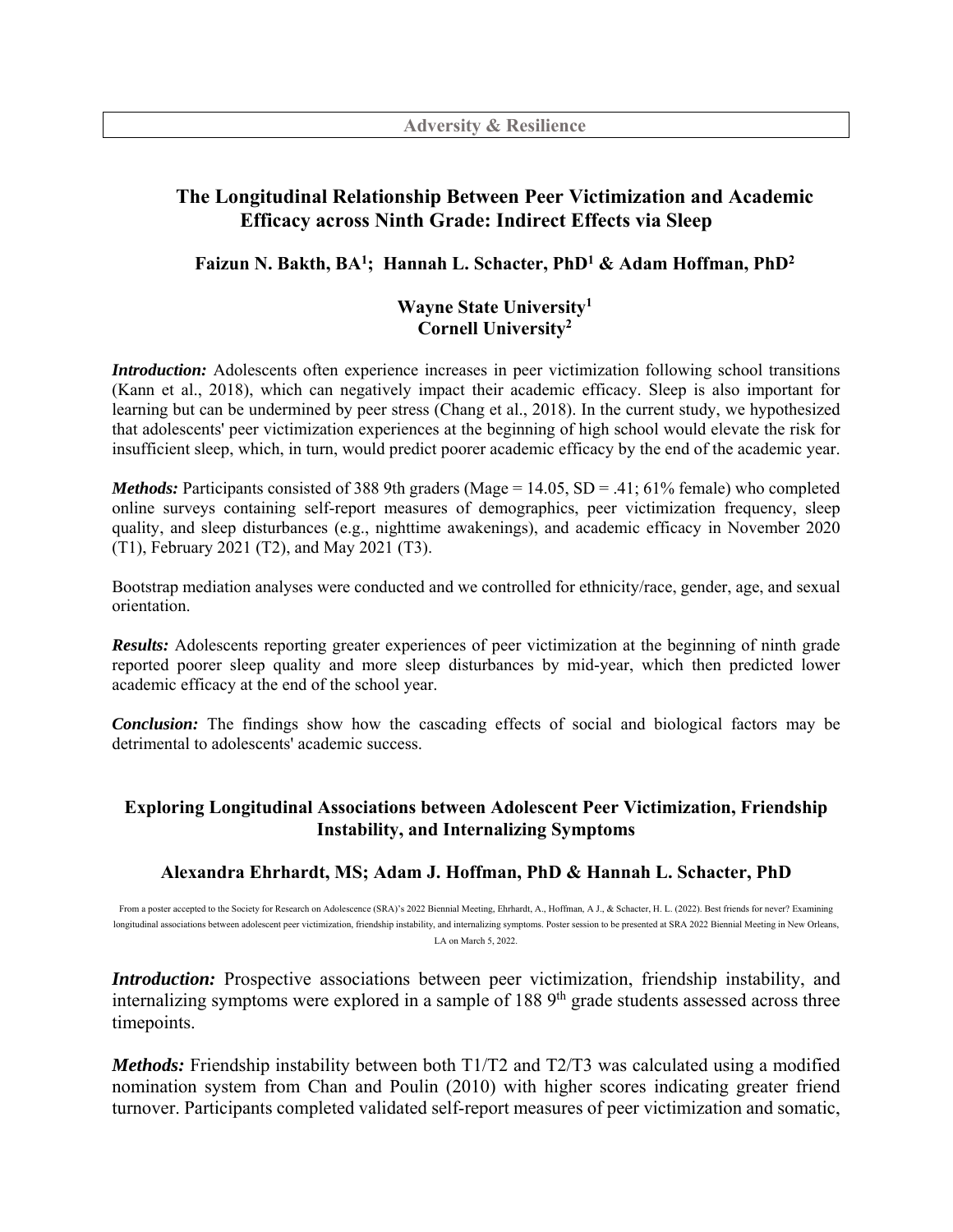**Adversity & Resilience**

depressive, and anxiety symptoms at all three timepoints. Bivariate correlations were used to assess the associations among the variables of interest. Multiple regression models were used to assess whether friendship instability moderates the association between peer victimization and internalizing symptoms.

*Results:* Friendship instability across the 9<sup>th</sup> grade school year was negatively correlated with peer victimization and somatic, anxiety, and depressive symptoms at all timepoints. Friendship instability at the beginning of  $9<sup>th</sup>$  grade predicted greater somatic symptoms over and above baseline somatic symptoms, peer victimization, and covariates. Peer victimization at the beginning of 9<sup>th</sup> grade predicted greater depressive symptoms over and above baseline depressive symptoms, friendship instability, and covariates. Friendship instability did not moderate any associations between peer victimization and internalizing symptoms.

*Conclusion:* The findings of this exploration suggest that the emotional toll of friend turnover across the school year may manifest somatically.

## **Cross-Validation of the Lichtenberg Financial Decision Rating Scale**

## **Emily Flores, MS; Peter Lichtenberg, PhD**

*Introduction:* This study examines the cross-validation of the short and long form of the Lichtenberg Financial Decision Rating Scale in relation to decision making abilities and suspected financial exploitation.

*Methods:* Ninety-five older adult community participants underwent an assessment session which included the LFDRS, cognitive tests and the Independent Living Scale financial management subtest. The LFDRS has four subscales including an intellectual factor that measures choice, understanding, appreciation, and the rationale of decisions. Demographic information was also collected.

The concurrent validity of the subscales and LFDRS were examined by Pearson correlations in order to be able to examine the relationship between cognitive test scores, ILS money management scores and LFDRS risk scores. Hierarchical regression analysis was conducted to determine whether cognitive and financial management tests were contributed to the prediction or risk scores greater than demographic variables.

*Results:* Our results have not been finalized. Data have not yet been analyzed.

*Conclusion:* Rates of older adult exploitation have increased at a significant rate in the previous years with 60% of financial exploitation incidents occurring from family member's misuse of money. Yet, there is a lack of validated measures to evaluate financial judgement and the capacity for financial decision-making.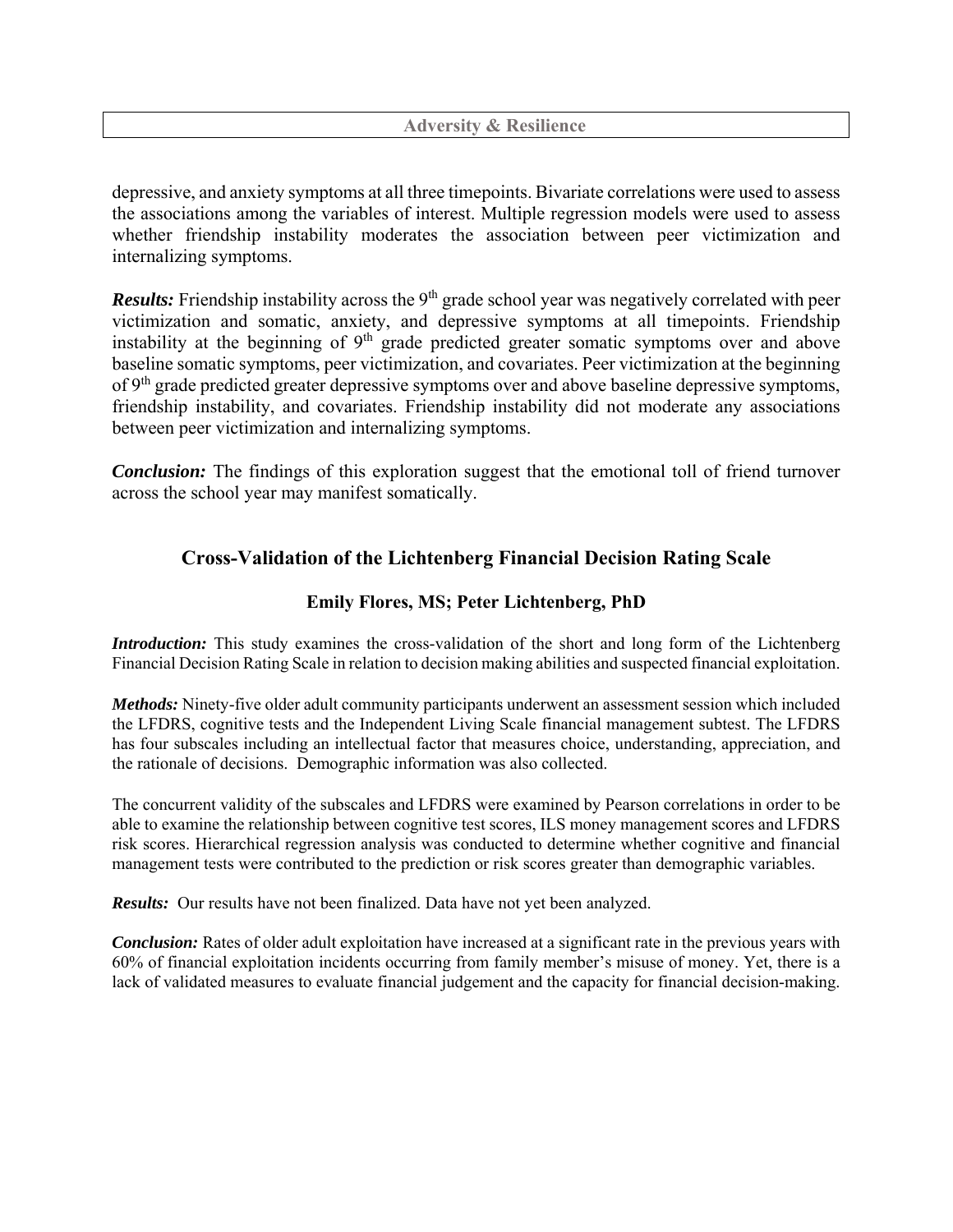# **"More of a Man": Exploring the Postnatal Fatherhood Experience and Masculinity**

## **Jess Goletz, MA; Dayna Carlton, MSW; Carolyn Dayton, PhD**

*Introduction:* The current study assessed fathers' perceptions of the expectations and experience of fatherhood in the postnatal period. The data collected were part of a larger study of mothers and fathers in both the prenatal and postnatal period.

*Methods:* A sample of 21 fathers completed a semi-structured interview during the postnatal period. The interviews were transcribed verbatim. A team of researchers identified themes within the data, and two trained researchers coded the interviews in NVivo. The themes presented in this poster were identified in an iterative process and emerged from the data organically after initial coding.

*Results:* Almost half of fathers (43%) described that having a baby positively affected their masculinity, such that having a baby has made them "feel like more of a man." Additionally, some respondents suggested that they were more able to engage in activities seen as typically "unmanly" or feminine while caring for their child.

*Discussion:* The data suggest that the fatherhood experience affects men uniquely, influencing their perceptions of self and connection to masculinity. Furthermore, this experience of "feeling more masculine" may allow them to feel more secure in engaging in emotional or nurturing activities which may be perceived as typically "unmanly" or feminine.

## **Dissociation: A Mechanism of Risk for Polyvictimization Across Adolescence**

## **Nicole Kouri, MA; Valerie Simon, PhD & Robert Partridge, PhD**

*Introduction:* Self-report data from a longitudinal study of 93 violence-exposed adolescent girls from Detroit, MI was analyzed to assess whether dissociation increases individual risk for polyvictimization or exposure to multiple types of interpersonal violence ("IPV") across adolescence.

*Methods:* Participants' mental and interpersonal health was assessed at four in-person lab visits scheduled at 9-month intervals (i.e., T1–T4). Dissociation was calculated as the sum of four items from the UCLA Child/Adolescent PTSD Reaction Index for DSM-5. Polyvictimization was operationalized as a composite score of items from the UCLA PTSD Reaction Index Trauma Screener, the Conflict in Adolescent Dating Relationships Inventory, and the Peer Victimization Scale.

A cross-lagged autoregressive panel model was used to test the bidirectional relationships between dissociation and polyvictimization longitudinally. Cross-lagged regressions were analyzed to determine whether dissociation and polyvictimization predicted subsequent dissociation symptoms and IPV.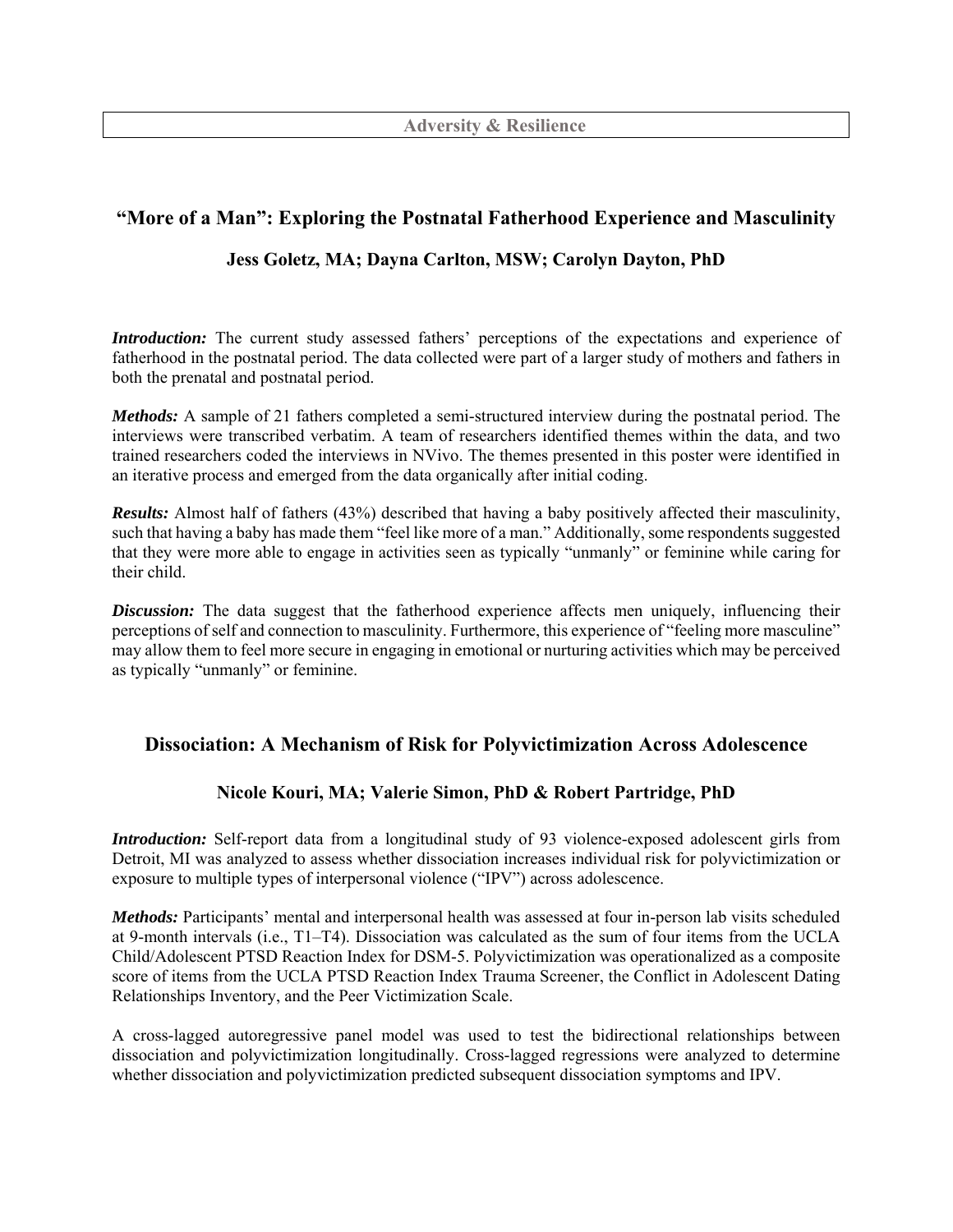*Results:* Concurrent and previous dissociation significantly accounted for polyvictimization at T2 and T3. Polyvictimization did not significantly predict dissociation 9 months later.

*Conclusion:* The model provides support for dissociation's unique contribution to polyvictimization across adolescence. Violence begets violence; yet within this well-documented cycle there are individual risk factors, like dissociation that need to be examined to best interrupt it.

## **Dyadic Cooperation Moderates the Effects of Family Conflict on later Child Executive Functioning**

#### **Anna Rushing**

From my master's thesis (2021), Early Childhood Self-Regulation in the Context of Family Conflict and Parent-Child Cooperation

*Introduction:* This study investigated the relationship between family conflict at age 3 and child executive functioning at age 5 as moderated by mother-child dyadic cooperation at age 3 in a predominantly Black and low-income sample.

*Methods:* Mothers filled out questionnaires related to family environment and their child's executive functioning skills. Both mother and child completed video-recorded free-play and teaching-tasks. Demographic information was also collected.

Moderation analyses were conducted using hierarchical regressions with family conflict at age 3 predicting multiple kinds of executive functioning abilities and free-play dyadic cooperation and teaching-task dyadic cooperation tested as moderators.

*Results:* Dyadic cooperation during the teaching task significantly attenuated the relationship between family conflict and the executive function skills of shifting, emotion control, and planning/organizing skills.

*Conclusion:* The results of this study suggest that the potentially negative influence of increased family conflict in early childhood on later executive functioning ability can be mitigated by the quality of the parent-child relationship. This emphasizes the importance of family-focused interventions for improving child outcomes and preparing children for school.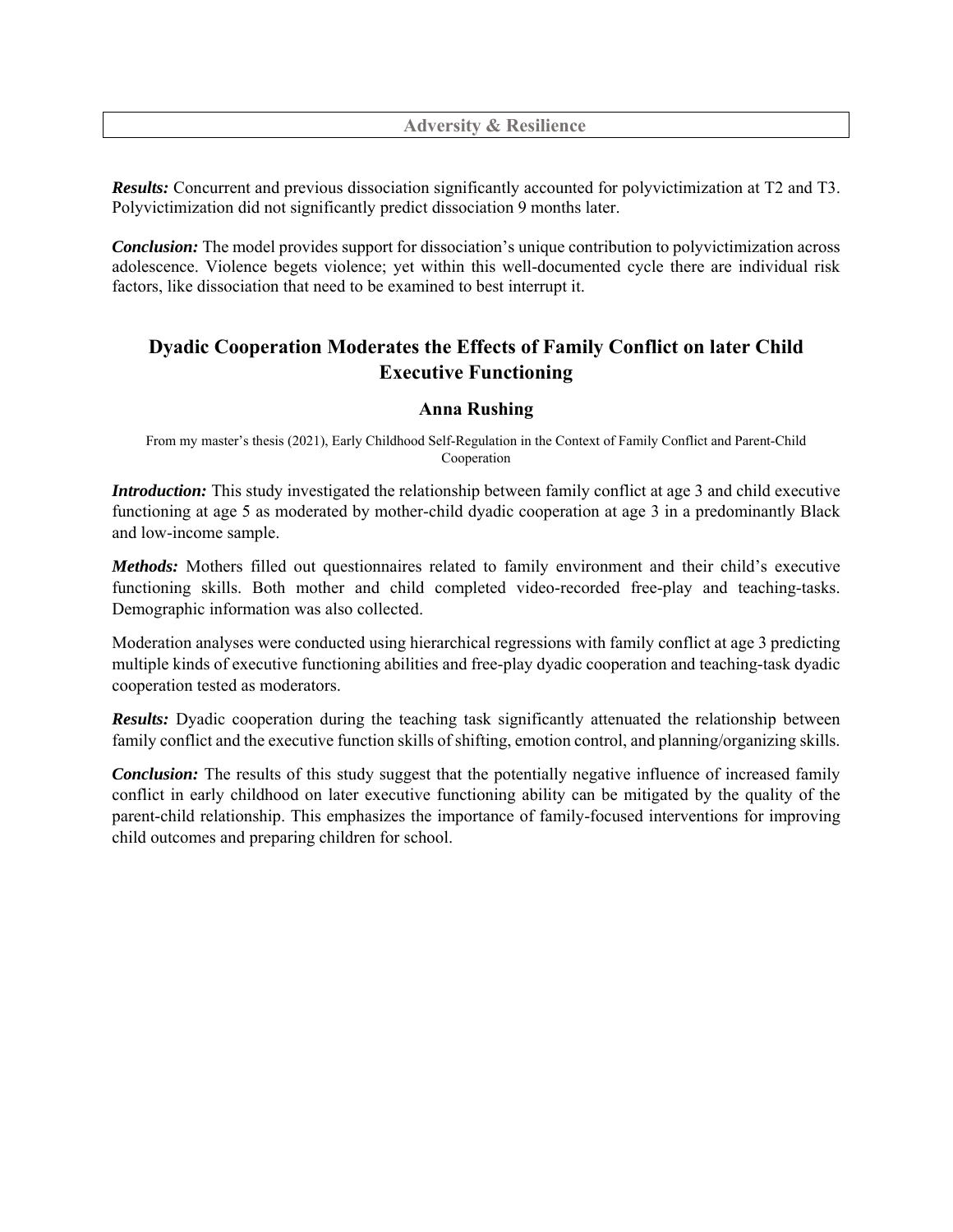## **COVID Challenges to Fulfilling Generativity By Volunteering To Re-engaging Community**

## **Kimberly Shay MA**

*Introduction:* The COVID pandemic undermines social resources known to preserve health and well-being for older adults. Developmental tasks suffer too as traditional paths to fulfilling generative needs through volunteering are impaired. Gaps exist in our knowledge of challenges and adaptations to generativity and meaningful social engagements.

*Methods:* A community-based depth-interview study of older volunteers study using observations, and participant observation at public events with 14 key informants, was conducted at four key sites of engagement by older adults during 2021. This was a novel study period, post-vaccine, when hopes were raised, but not achieved for return to generative activities.

*Results: Three key themes were identified:* spheres and elements of generative expression enacted through volunteering; difficulties and successes using new modes to reestablishing prior social ties; threats to maintaining full personhood. These themes were linked to altered capacities to participate with and contribute to the community.

*Conclusion:* Fulfilling late life generativity is intrinsically linked to the ability to participate in community social life, but the pandemic limited opportunities and prompted new challenges and solutions. Attention is needed to prepare for threats from future disasters and pandemics that threaten meaningful participation and generativity.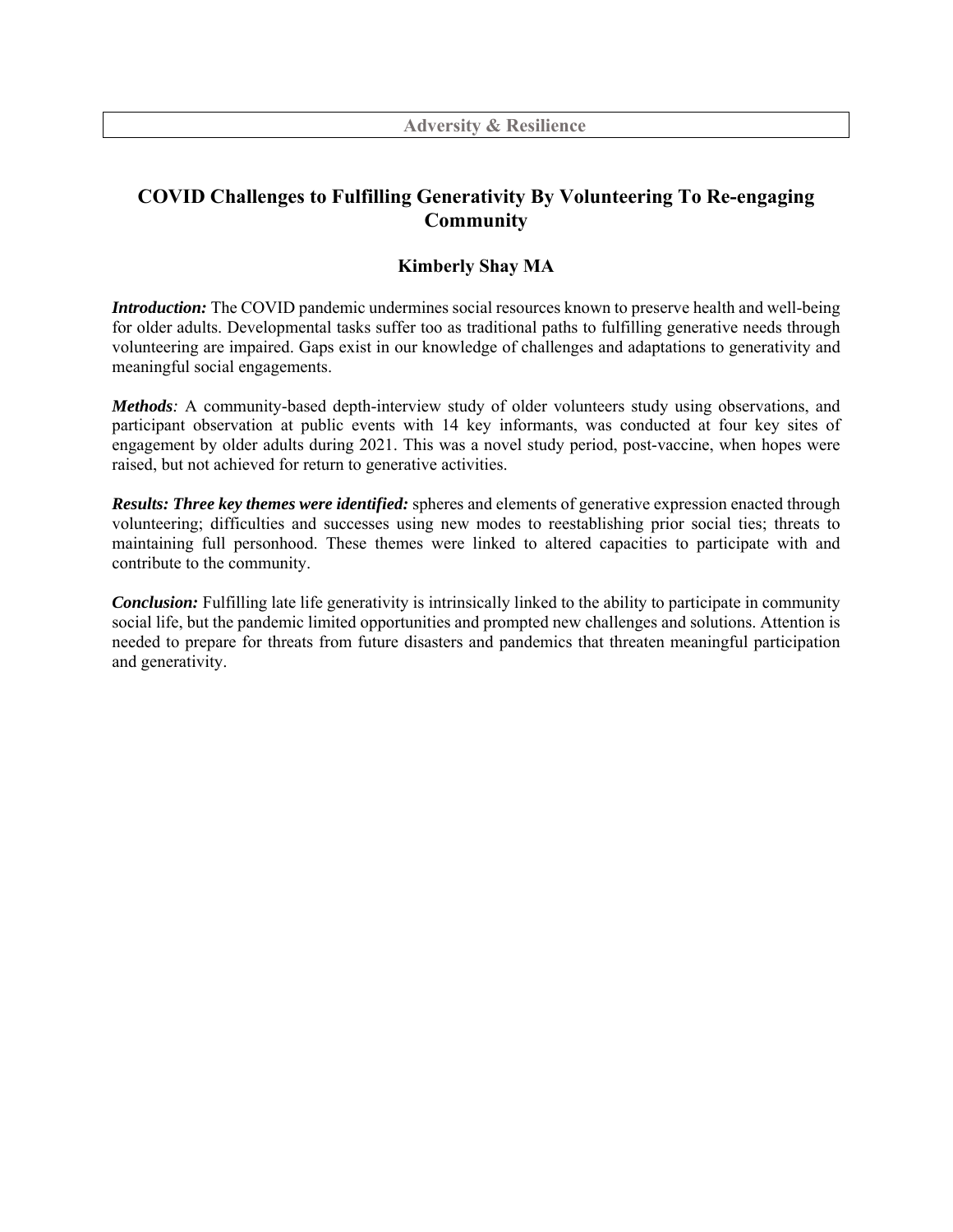## **Predictors of Older Black Americans Intent to Receive the COVID-19 Vaccine**

## **Dwana Bass, MSN, RN; Sophie Hanna, BS; Sarah Shair, MA; Loraine M. DiCerbo, BA; Bruno Giordani, PhD; and Voyko Kavcic, PhD**

*Intro:* The COVID-19 pandemic devastated the nation, disproportionately older Black Americans. It became clear that health officials needed to better understand the importance of older Black Americans beliefs about COVID-19 to successfully vaccinate this population.

*Methods:* We analyzed COVID-19 experiences of 167 older Black Americans, ages  $\ge$  = 65, from Wayne State Institute of Gerontology Healthier Black Elders Center and surrounding communities. Participants were called from September 2020 through May 2021, given the GAD-7 anxiety scale and COVID-19 questionnaire measuring demographics, stressors, and emotional responses to the COVID-19 pandemic. In addition, a scale adapted from the Health Belief Model to measure susceptibility, severity, conspiracy beliefs about COVID-19 (e.g., man-made), and intent to be vaccinated was administered.

*Results:* Of 167 participants, 112 (67%) would agree to vaccination, 24 (14%) were ambivalent, and 31(19%) declined the vaccination. Comparing pro and anti-vaccination, t-tests showed those who expressed the intent to decline vaccination expressed greater anxiety, lower COVID-19 fear, lower concerns of vaccination safety, and greater belief COVID-19 is man-made.

*Conclusion:* This study is a snapshot of Black American older adults who are in general eager to get vaccinated for COVID-19. However, more research is needed to understand the beliefs of this underserved population regarding COVID-19.

## **Saving Teens: Peer Lead Food Allergy Intervention in Schools**

### **Georgina Drury, MS; Ty Partridge, PhD; Marjorie Beeghly PhD**

*Introduction*: About 200 fatalities in the United States each year are due to food allergy (FA) reactions. Recent studies show adolescents are at the highest risk for fatal anaphylaxis. Currently, 2.3% of teens have a FA. Understanding the intersection of this developmental period and management of care is pertinent to developing effective and potentially life-saving interventions.

*Methods***:** A literature review was performed on current practices in teen FA management (with emphasis on school exposure), peer vs. parental influence, and adolescent risk-taking behaviors. Developmental theory of adolescent ideals and cognitive processes guided development of a proposed intervention.

*Results***:** School is one of the most common places for FA exposure, with 80% of reactions occurring outside the cafeteria. Current practices are ineffective and lead to lower socioemotional well-being. Surveyed teens indicated a need for education within schools and focused instruction on transitioning care from parent to teen management.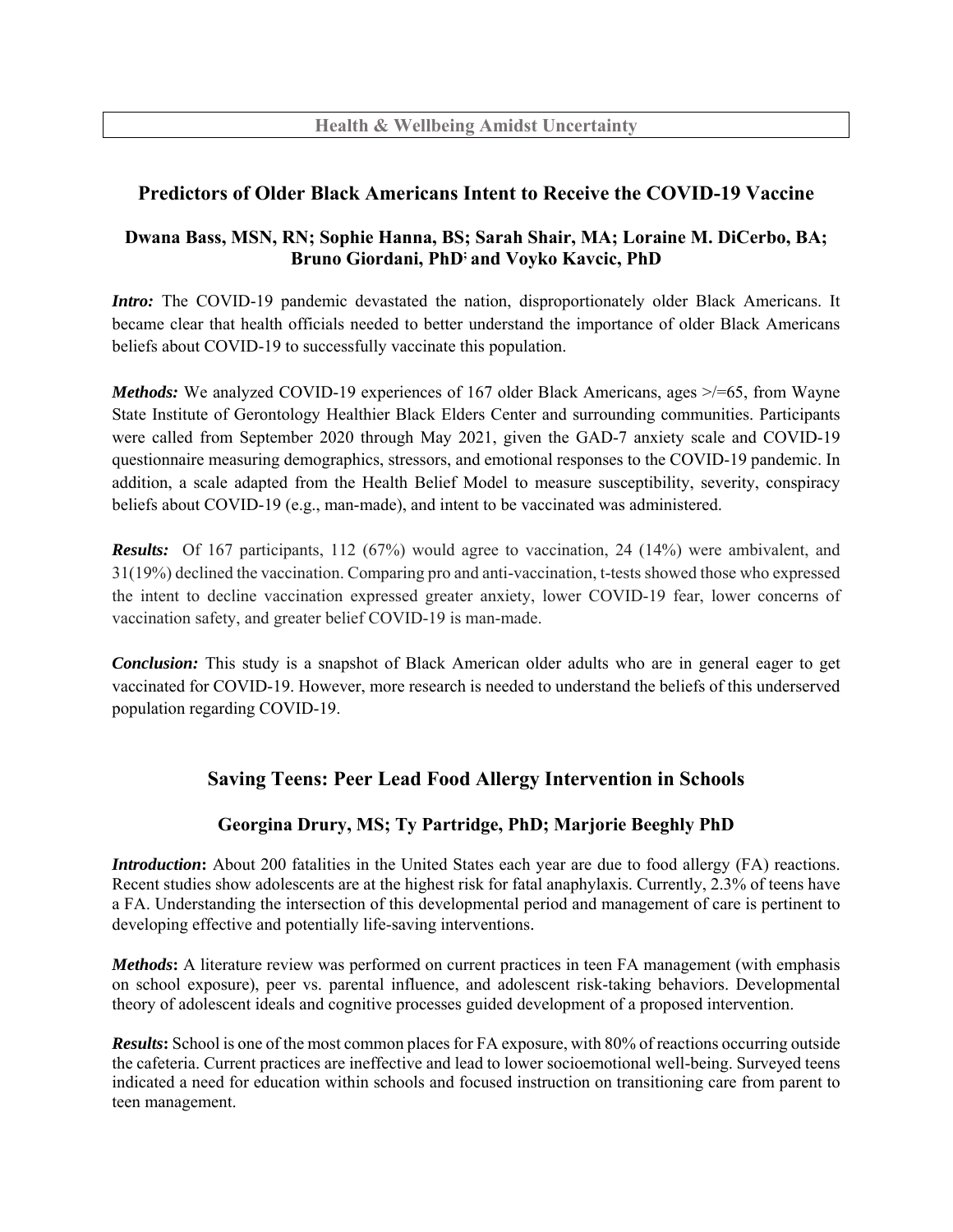**Health & Wellbeing Amidst Uncertainty** 

*Conclusion:* Using current peer lead interventions in adolescent Type 1 diabetes programs as a guide, a school-based, peer lead intervention is proposed to capitalize on the importance of peer influence and food allergy management in a high exposure environment with the goal of empowering teens with FA in management and increasing adherence.

## **Weight Gain Anxiety, COVID-19, and Health Behaviors in Emerging Adulthood**

Authors: Kathryn Knoff, PhD(c), CHES; Noel Kulik, PhD, CHES 3-minute thesis submission

*Introduction:* Weight Gain Anxiety (WGA) is a novel concept used to examine psychological factors contributing to healthy weight-related behaviors. Little is known about how Emerging Adults (EA) have shifted in their mental health status and weight-related behaviors since the onset of COVID.

*Methods:* A nationally representative sample of EA ages 18-25 (n= 450) participated in an online survey. Confirmatory Factor Analysis and two-way MANOVA followed by Descriptive Discriminant Analysis (DDA) were run to (1) Examine WGA as a measure and relationships with health behaviors and COVID-19 related behaviors, (2) to examine intrinsic health beliefs related to BMI and WGA.

*Results:* Overall, healthy behaviors decreased during the pandemic (*M*=-3.88). CFA demonstrated good model fit (CFI=.95, TLI=.93, RMSEA= .076(.062-.089), SRMR=.060). WGA was negatively correlated with healthy diet ( $R = -14$ ) and positively related to food acceptance ( $R = -59$ ). There was a significant interaction effect between BMI and WGA (*p*=.027) explained by perceived benefits of healthy behaviors  $(r_s=93, B=.87)$ .

*Conclusion:* WGA is a novel construct that impacts health behaviors and health beliefs. Changes in health behaviors and mental health are two components of emerging adulthood that should be examined further in the context of WGA, diet, and COVID-19 to ensure appropriate supports are developed and implemented.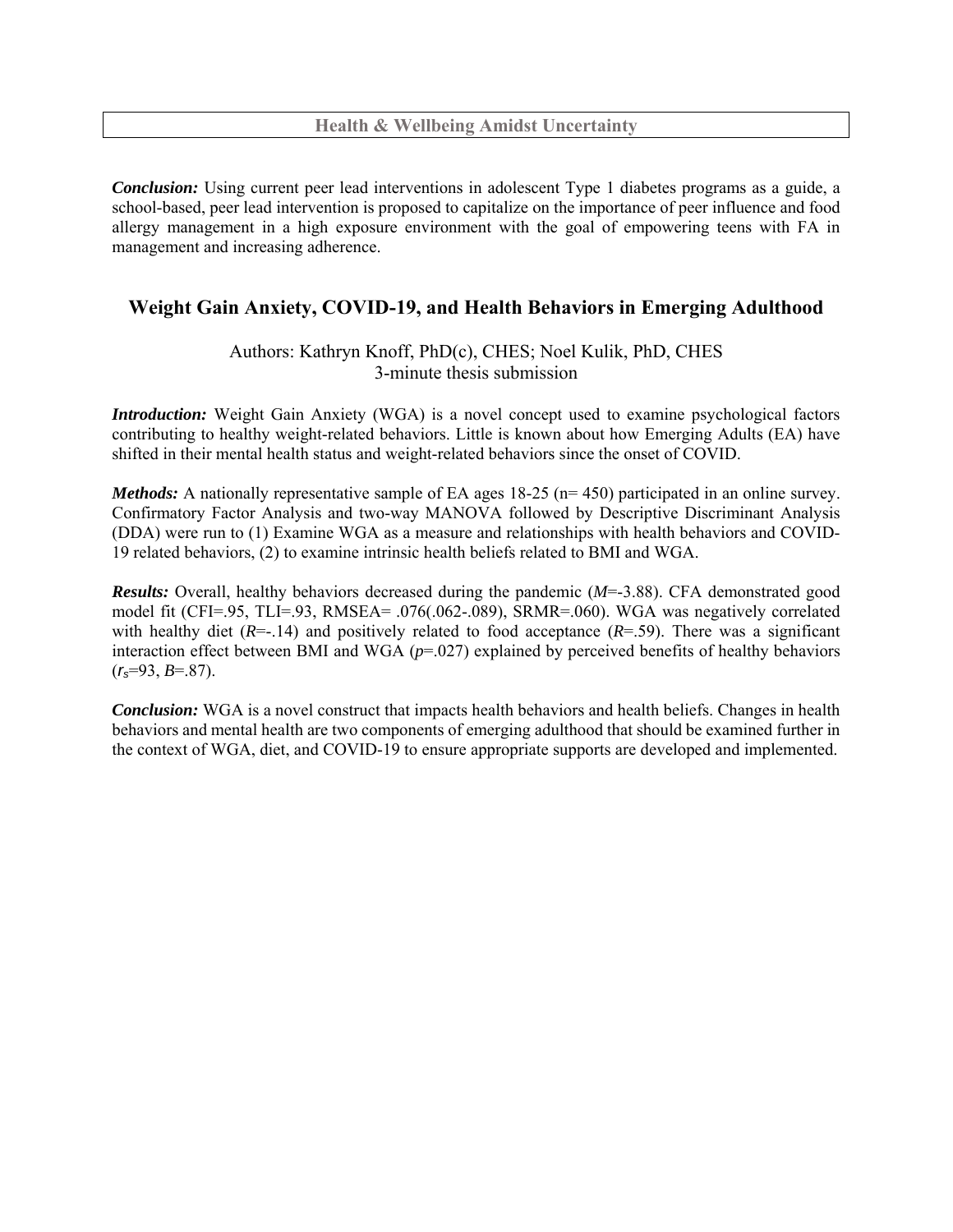## **Age-Related Differences in Hippocampal Subfield Volumes Across the Human Lifespan: A Meta-Analysis**

#### **Roya Homayouni, MA; Kelsey L. Canada, PhD; Ana M. Daugherty, PhD; Noa Ofen, PhD**

*Introduction:* Volumetric studies of hippocampal subfields – dentate gyrus (DG), cornu ammonis sectors (CA1-3 sectors), and subiculum – document correlations between age and volumes in samples of children and adults and, when compared across studies, a non-linear age trajectory for CA regions and DG across the lifespan. Nevertheless, the human lifespan studies are rare, and the evidence on age-subfield associations is inconsistent. A meta-analysis is required to test age-related differences of hippocampal subfield volumes by compiling the reported effect sizes while adjusting estimates for sample sizes.

*Methods*: A meta-analysis was used to examine the associations between Hc subfield volumes and age across the lifespan (n=25).

*Results:* Results yielded a positive association between age and DG - CA volumes across development and a negative association between age and all subfields across adulthood, with no difference on age trajectories across subfields. Across the lifespan, age moderated the associations between age and subfield volumes with a stronger positive association early development, modest relation across mid-adulthood, followed by a strong negative association in late adulthood.

*Conclusion:* Volumes of hippocampal subfields differ as a function of age. This puts forward a intriguing possibility when constructing theoretical models of lifespan memory development.

## **Plasma NfL predicts default mode network functional connectivity in the early stages of Alzheimer's disease**

### **Youjin Jung and Jessica Damoiseaux, PhD**

*Introduction***:** We investigated the relation between plasma NfL and default mode network (DMN) functional connectivity (FC), and the role of APOE ε4 carriership along the continuum of Alzheimer's disease (AD).

*Method***:** Plasma NfL was measured using a Simoa assay for 17 demented and 86 non-demented middleaged to older adults. DMN FC was calculated as the averaged FC between the posterior cingulate cortex (PCC) and the time-series of 29 other DMN ROIs. Multiple regression was run with DMN FC as the outcome variable, plasma NfL as the predictor, and age and sex as covariates.

*Results***:** Across all participants, plasma NfL did not predict DMN FC ( $B = 0.0045$ ,  $p = 0.4830$ ). Plasma NfL and DMN FC showed a trend of positive association in the demented group  $(B = 0.0045, p = 0.0657)$ but were not associated in the nondemented group  $(B = 0.0021, p = 0.3160)$ . However, within the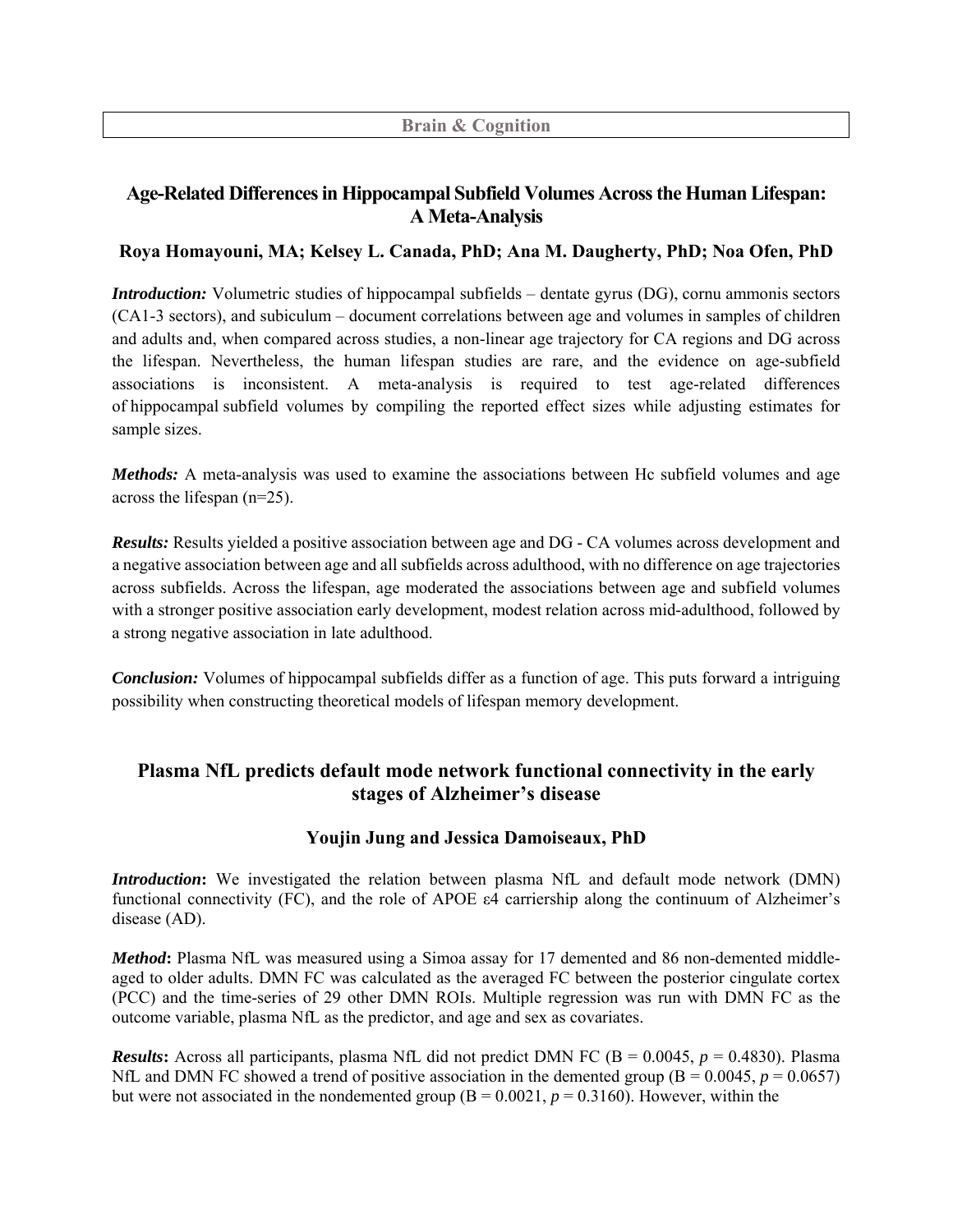**Brain & Cognition** 

nondemented group, higher plasma NfL predicted higher DMN FC in APOE ε4 carriers (Β = 0.0079, *p* = 0.0312) but not in APOE  $\varepsilon$ 4 noncarriers (B = 0.0023, p = 0.4871).

*Conclusion***:** The initial increase of DMN FC in early AD is associated with more neuronal damage in nondemented APOE ε4 carriers and individuals with dementia.

### **Measurements of Blood Pressure and Cognition are Related in Older Adults**

#### **Allison C Moll, BS & John L Woodard, PhD**

*Introduction:* The purpose of this study was to assess the presence and magnitude of any relationships between blood pressure, self- and clinician-reported hypertension status, and cognition in older adults.

*Methods:* 10,036 participants came from the National Alzheimer's Coordinating Center database. Bayesian correlations examined associations between systolic and diastolic blood pressure and cognition. Bayesian independent t-tests compared the performance of persons with  $(n=4,543)$  and without  $(n=5,493)$  a hypertension diagnosis on each cognitive measure for self-reported and for clinician-reported hypertension.

*Results:* Bayesian correlations showed associations between higher systolic blood pressure and worse performance on all cognitive measure *(r* range=.063-.107)*.* Compared to participants without hypertension, Bayesian independent samples t-tests showed worse performance on all cognitive measures for participants with a self-reported hypertension diagnosis and for participants with a clinician-reported hypertension diagnosis. However, the magnitudes of all standardized mean difference effect sizes were in the small range  $(0.134 - 0.242)$ .

*Conclusion:* These results suggest that hypertension and cognition are negatively related in late-life. However, the magnitudes of all effect sizes are small, indicating that these associations are quite minor and unlikely to be practically consequential. Systolic blood pressure was associated with cognitive performance while diastolic blood pressure was not related to performance on cognitive measures.

### **Hearing and other factors influencing memory performance in remote assessment**

## **Erika Squires, MA, CCC-SLP; Margaret Greenwald, PhD, CCC-SLP; Shelly Jo Kraft, PhD, CCC-SLP; Derek Daniels, PhD, CCC-SLP; Lori A. Pakulski, PhD, CCC-A**

*Introduction:* With the revitalization of aural rehabilitation (AR) and increased use of telepractice, there is a paucity of research on remote assessment. Memory measures are commonly included in AR assessment because newer programs include auditory-based cognitive activities. This investigation explored the effect of presentation modality on speech discrimination and whether self-reported hearing ability was associated with remote memory performance.

*Methods:* Older adults self-reported their hearing abilities and completed speech discrimination and memory tasks. Data were collected remotely via a telephone and optional videoconferencing session. A quantitative design was used to explore the associations between primary outcome measures and a paired samples t-test was used to examine the effect of presentation modality on speech discrimination.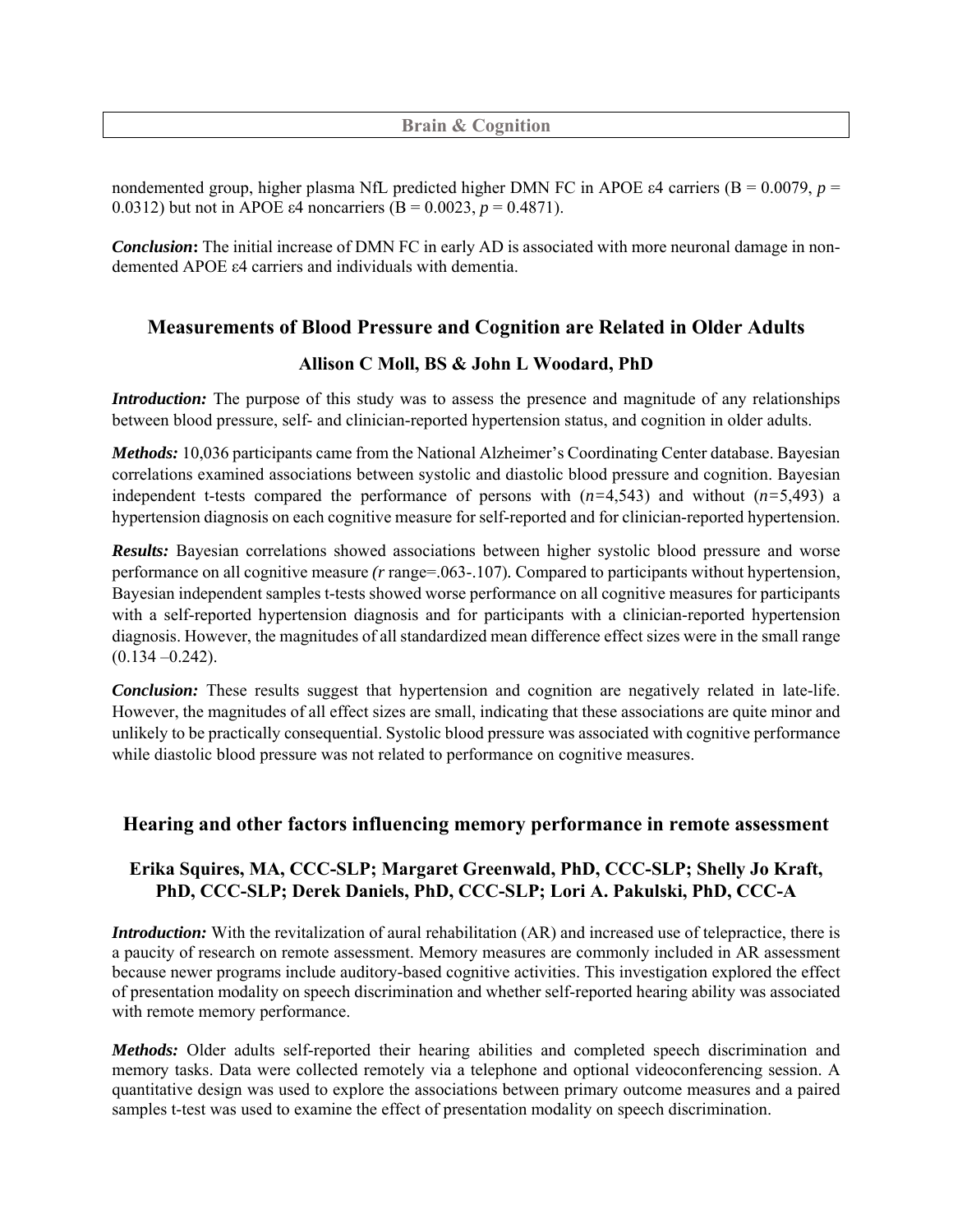#### **Brain & Cognition**

*Results:* Self-reported hearing ability and remote speech discrimination were not significantly associated with memory performance. Speech discrimination did not differ significantly for live voice versus recorded voice.

*Conclusion:* Findings from this study support the use of audio-recorded stimuli for remote assessment, which increases the reliability of administration and the variety of tasks appropriate for telepractice. The lack of a significant association between self-reported hearing ability and memory performance conflicts with research conducted face-to-face. Therefore, future investigations should explore potential reasons for this finding, as it could impact remote assessment strategies.

## **Pediatric intracranial EEG recordings reveal age differences in occipital alpha oscillations and aperiodic activity**

## **Qin Yin, MS, MA; Elizabeth L. Johnson, PhD; Lingfei Tang, PhD; Kurtis I. Auguste, MD; Robert T. Knight, MD; Eishi Asano, MD, PhD; Noa Ofen, PhD**

**Introduction:** Intracranial EEG recordings provide invaluable information about the neurophysiological mechanisms of cognitive development. Electrophysiological data consist of oscillatory and aperiodic activity and developmental differences in these two signals are largely unknown.

**Methods:** We investigated age differences in these two signals using data from 154 electrodes implanted in the occipital cortex of 25 children and adolescents (6.20-20.50 years) who were undergoing direct cortical monitoring for seizure management. Subjects studied pictures of scenes in preparation for a memory recognition test. The power spectrum was calculated using Welch's method then entered into the FOOOF algorithm to estimate neural oscillations (central frequency, power, bandwidth) and aperiodic activity (offset, exponent) from 1-30 Hz. Linear mixed-effects models were used to test age-related effects.

**Results:** The detected dominant oscillations overlapped with alpha range (4.39-11.68 Hz). Critically, agerelated increases were observed in the central frequency  $(F_{(1,456)}=14.02, p<.001)$  and bandwidth  $(F<sub>(1,456)</sub>=14.02, p<.001)$ , but not in power  $(F<sub>(1,456)</sub>=1.57, p=.21)$ . Furthermore, modest age-related decreases were observed in the offset ( $F_{(1,456)}=4.12$ , p<.05) and exponent ( $F_{(1,456)}=4.20$ , p<.05) of the aperiodic activity.

**Conclusion:** These results highlight the age differences in narrow-band oscillation frequency and broadband power, suggesting the importance of isolating oscillatory and aperiodic activity when studying the neurophysiological mechanisms of cognitive development.